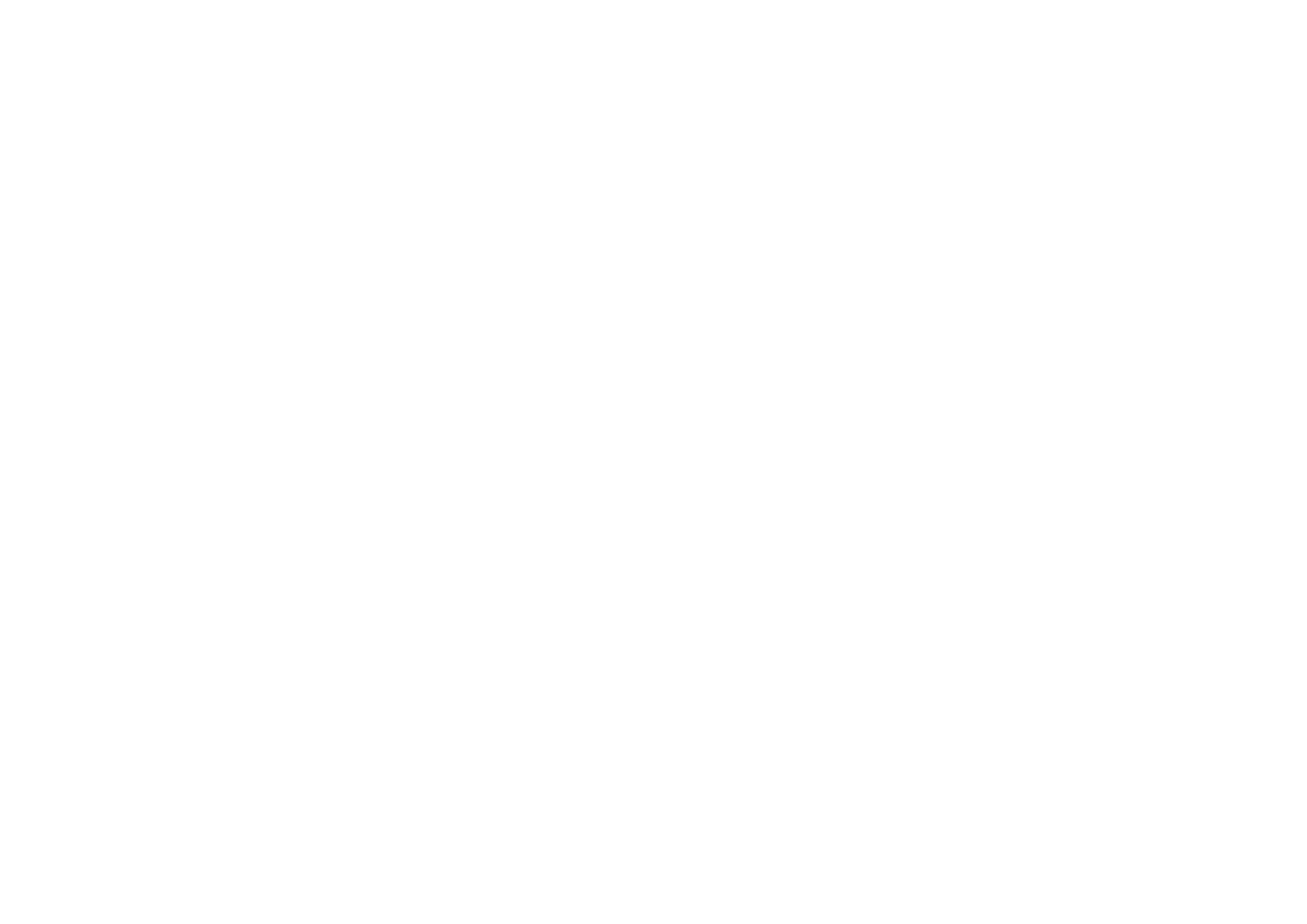| <b>Curriculum Overview</b><br><b>Kings<br/>Schools</b><br><b>International</b> |                          | <b>Teacher: Mr Wade</b>                                                                                                                                                                                                                                                                                                                                                                                                                                                                                                                                                                                                                                                              |                          |                                | <b>Second Term, 1st Half</b> | <b>Weeks 1 - 6</b>                               |  |  |                  |            |                                                                                                                   |                                     |            |                      |                             |  |
|--------------------------------------------------------------------------------|--------------------------|--------------------------------------------------------------------------------------------------------------------------------------------------------------------------------------------------------------------------------------------------------------------------------------------------------------------------------------------------------------------------------------------------------------------------------------------------------------------------------------------------------------------------------------------------------------------------------------------------------------------------------------------------------------------------------------|--------------------------|--------------------------------|------------------------------|--------------------------------------------------|--|--|------------------|------------|-------------------------------------------------------------------------------------------------------------------|-------------------------------------|------------|----------------------|-----------------------------|--|
|                                                                                |                          | <b>Year 5 &amp; 6</b><br>Year:                                                                                                                                                                                                                                                                                                                                                                                                                                                                                                                                                                                                                                                       |                          |                                |                              |                                                  |  |  |                  |            |                                                                                                                   |                                     |            |                      |                             |  |
|                                                                                |                          | This curriculum overview is intended to provide parents and students with the intended subject coverage and                                                                                                                                                                                                                                                                                                                                                                                                                                                                                                                                                                          |                          |                                |                              |                                                  |  |  |                  |            |                                                                                                                   |                                     |            |                      |                             |  |
|                                                                                |                          | integration during the first six weeks of term 1. Some flexibility in the delivery of each activity should be                                                                                                                                                                                                                                                                                                                                                                                                                                                                                                                                                                        |                          |                                |                              |                                                  |  |  |                  |            |                                                                                                                   |                                     |            |                      |                             |  |
|                                                                                |                          | accepted and any major changes that have to be made will be communicated to parents by e-mail. For the first<br>half of the Spring term, students in year 5 & 6 will base much of their work around The Highwayman; a<br>narrative poem from 1906 by Alfred Noyes. Outside of English, where students will be studying the poem<br>itself, it's literary features and use of language, students will be looking at and interpreting the poem through<br>creative subjects such as dance, drama, art and music. The overall aim is to focus on alternative methods of<br>conveying emotions and feelings, and a final presentation of creative work will allows students to celebrate |                          |                                |                              |                                                  |  |  |                  |            |                                                                                                                   |                                     |            |                      |                             |  |
|                                                                                |                          |                                                                                                                                                                                                                                                                                                                                                                                                                                                                                                                                                                                                                                                                                      |                          |                                |                              |                                                  |  |  |                  |            | their learning with others. All activities will be differentiated to meet the requirements for each age group and |                                     |            |                      |                             |  |
|                                                                                |                          |                                                                                                                                                                                                                                                                                                                                                                                                                                                                                                                                                                                                                                                                                      |                          |                                |                              |                                                  |  |  |                  |            | the needs of individual students.                                                                                 |                                     |            |                      |                             |  |
|                                                                                |                          |                                                                                                                                                                                                                                                                                                                                                                                                                                                                                                                                                                                                                                                                                      |                          |                                |                              |                                                  |  |  | <b>Week</b>      | Week 1     | <b>Week 2</b>                                                                                                     | Week 3                              | Week 4     | Week 5               | Week 6                      |  |
|                                                                                |                          |                                                                                                                                                                                                                                                                                                                                                                                                                                                                                                                                                                                                                                                                                      |                          |                                |                              |                                                  |  |  | <b>Beginning</b> | 15/01/2018 | 22/01/2018                                                                                                        | 29/01/2018                          | 05/02/2018 | 12/02/2018           | 19/02/2018                  |  |
|                                                                                |                          |                                                                                                                                                                                                                                                                                                                                                                                                                                                                                                                                                                                                                                                                                      |                          |                                |                              |                                                  |  |  | <b>Topic</b>     | Expression | <b>Music &amp; Dance</b>                                                                                          | <b>Drama</b><br>Use voice and drama | Practising | <b>Sound Effects</b> | <b>Presentation of Work</b> |  |
|                                                                                | Study how people express | Listen to examples of<br>music that evoke certain                                                                                                                                                                                                                                                                                                                                                                                                                                                                                                                                                                                                                                    |                          | Practise, edit and improve     | Discuss and add suitable     | Prepare and exhibit work<br>from across the unit |  |  |                  |            |                                                                                                                   |                                     |            |                      |                             |  |
|                                                                                | themselves, and how      | emotions.                                                                                                                                                                                                                                                                                                                                                                                                                                                                                                                                                                                                                                                                            | techniques such as       | a playscript in light of self, | music and sound effects      | relating to The                                  |  |  |                  |            |                                                                                                                   |                                     |            |                      |                             |  |
|                                                                                | facial expressions, body |                                                                                                                                                                                                                                                                                                                                                                                                                                                                                                                                                                                                                                                                                      | tableau and freeze       | peer and teacher               | for parts of the play.       | Highwayman, dance,                               |  |  |                  |            |                                                                                                                   |                                     |            |                      |                             |  |
|                                                                                | language and gestures    | Contrast calm, relaxing                                                                                                                                                                                                                                                                                                                                                                                                                                                                                                                                                                                                                                                              | framing to perform parts | feedback in preparation        |                              | drama, music and                                 |  |  |                  |            |                                                                                                                   |                                     |            |                      |                             |  |
|                                                                                | convey feelings.         | music with pacey and                                                                                                                                                                                                                                                                                                                                                                                                                                                                                                                                                                                                                                                                 | of the poem in a variety | for a performance.             | Performance                  | literature.                                      |  |  |                  |            |                                                                                                                   |                                     |            |                      |                             |  |
|                                                                                |                          | tense and elements of                                                                                                                                                                                                                                                                                                                                                                                                                                                                                                                                                                                                                                                                | of ways.                 |                                | Perform the play in front    |                                                  |  |  |                  |            |                                                                                                                   |                                     |            |                      |                             |  |
|                                                                                | Photograph and annotate  | music (tempo, pitch,<br>timbre, dynamics) in each.                                                                                                                                                                                                                                                                                                                                                                                                                                                                                                                                                                                                                                   |                          | Practise sections of a         | of an audience.              |                                                  |  |  |                  |            |                                                                                                                   |                                     |            |                      |                             |  |
|                                                                                | pictures of feelings and |                                                                                                                                                                                                                                                                                                                                                                                                                                                                                                                                                                                                                                                                                      | Comment and critique     | playscript with a              |                              |                                                  |  |  |                  |            |                                                                                                                   |                                     |            |                      |                             |  |
|                                                                                | how they are conveyed.   | Create interpretive                                                                                                                                                                                                                                                                                                                                                                                                                                                                                                                                                                                                                                                                  | performances, choosing   | particular focus on voice,     | <b>Filming</b>               |                                                  |  |  |                  |            |                                                                                                                   |                                     |            |                      |                             |  |
|                                                                                |                          | movements and dance for                                                                                                                                                                                                                                                                                                                                                                                                                                                                                                                                                                                                                                                              | suitable feedback and    | expression and                 | Film the performance         |                                                  |  |  |                  |            |                                                                                                                   |                                     |            |                      |                             |  |
|                                                                                |                          | the music pieces.                                                                                                                                                                                                                                                                                                                                                                                                                                                                                                                                                                                                                                                                    | constructive criticism.  | movement.                      | with decisions made          |                                                  |  |  |                  |            |                                                                                                                   |                                     |            |                      |                             |  |
|                                                                                |                          |                                                                                                                                                                                                                                                                                                                                                                                                                                                                                                                                                                                                                                                                                      |                          |                                | about viewpoint, camera      |                                                  |  |  |                  |            |                                                                                                                   |                                     |            |                      |                             |  |
|                                                                                |                          |                                                                                                                                                                                                                                                                                                                                                                                                                                                                                                                                                                                                                                                                                      |                          |                                | angles, transitions etc.     |                                                  |  |  |                  |            |                                                                                                                   |                                     |            |                      |                             |  |
|                                                                                |                          |                                                                                                                                                                                                                                                                                                                                                                                                                                                                                                                                                                                                                                                                                      |                          |                                |                              |                                                  |  |  |                  |            |                                                                                                                   |                                     |            |                      |                             |  |
|                                                                                |                          |                                                                                                                                                                                                                                                                                                                                                                                                                                                                                                                                                                                                                                                                                      |                          |                                |                              |                                                  |  |  |                  |            |                                                                                                                   |                                     |            |                      |                             |  |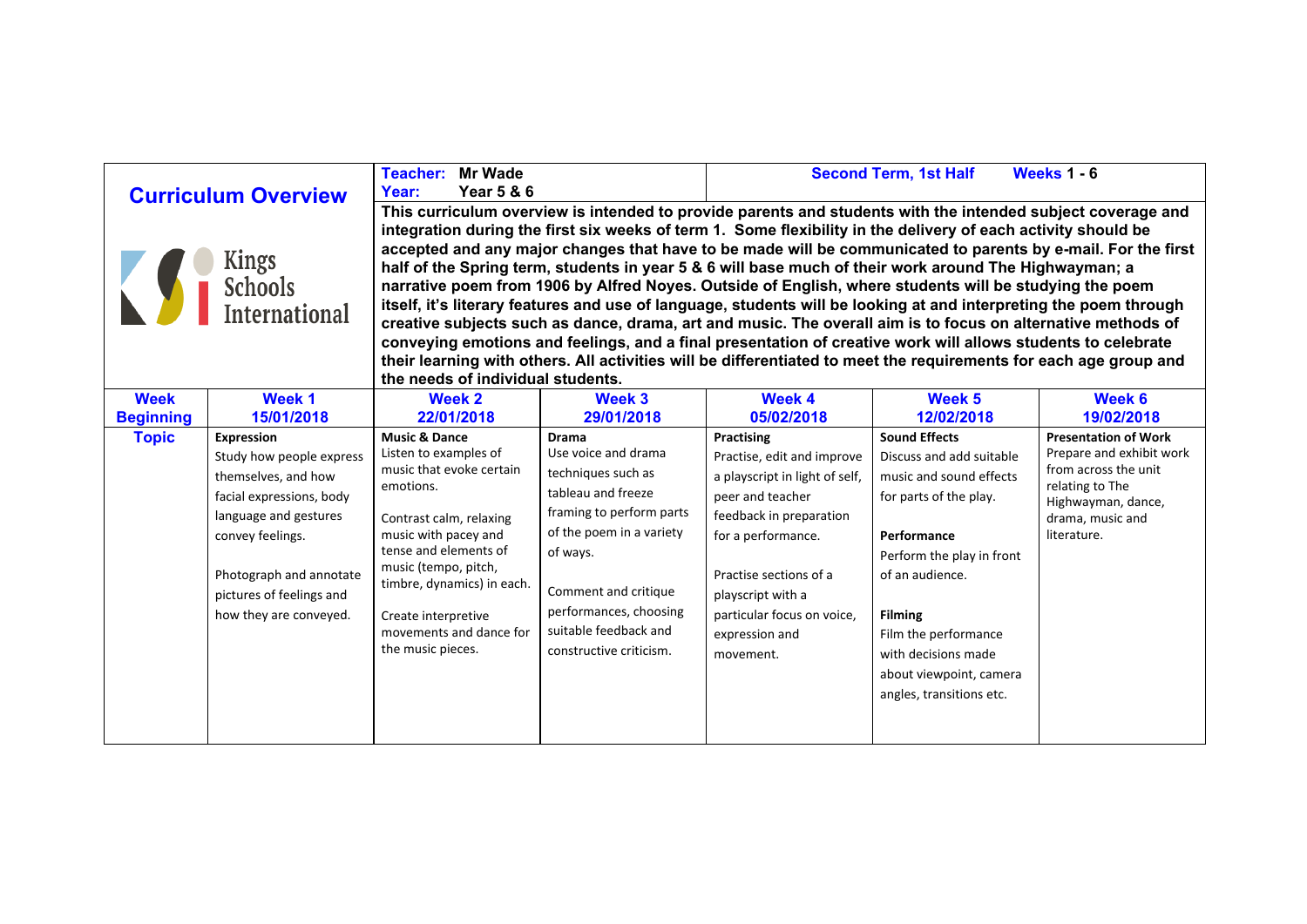| <b>English</b> | The Highwayman                           | The Highwayman                                       | <b>Playscripts</b>       | <b>Biography and</b>                   | <b>Biography and</b>     | <b>Biography and</b>       |
|----------------|------------------------------------------|------------------------------------------------------|--------------------------|----------------------------------------|--------------------------|----------------------------|
|                | Record responses to                      | Hot seat and ask and                                 | Plan and write an        | Autobiography                          | Autobiography            | Autobiography              |
|                | initial artefacts and                    | answer questions in role                             | abridged play script for | Explore and read                       | Summarise a read         | Draft and write a          |
|                | images related to The                    | to better understand                                 | the poem, including      | examples of                            | biographical piece, and  | biographical piece about a |
|                | Highwayman and                           | characters.                                          | production notes and     | autobiographies and                    | use to plan own          | chosen person, following   |
|                | generate questions.                      |                                                      | stage directions.        | biographies, and first and             | biographies about a      | plans and a clear          |
|                |                                          | <b>Hero or Villain?</b>                              |                          | third person narration                 | chosen person.           | chronology.                |
|                | Read the narrative poem,                 | Choose and justify                                   | Research examples of     |                                        |                          |                            |
|                | interpret the imagery                    | opinions about whether                               | typical scripts to       | Analyse how paragraphs                 | Research a chosen person | Edit and improve work in   |
|                | within it, and understand                | the Highwayman is a hero<br>or villain. Opinion line | understand conventions   | and chapters are                       | for biographical facts,  | light of feedback.         |
|                | its effect of adding                     | activity and persuasive                              | of play writing.         | structured and linked.                 | events and information.  |                            |
|                | meaning beyond the                       | debate.                                              |                          |                                        |                          | Publish biographical       |
|                | literal.                                 |                                                      |                          | Compare the language,                  | Recap conventions of     | pieces for presentation.   |
|                |                                          |                                                      |                          | style and impact of a                  | writing such as reported |                            |
|                |                                          |                                                      |                          | range of non-fiction                   | and direct speech for    |                            |
|                |                                          |                                                      |                          | writing, relating to author            | quotes.                  |                            |
|                |                                          |                                                      |                          | intent.                                |                          |                            |
|                |                                          |                                                      |                          |                                        |                          |                            |
| <b>Maths</b>   | <b>Area and Perimeter</b>                | <b>Square Numbers</b>                                | <b>Fractions</b>         | <b>Fractions</b>                       | Percentages              | <b>Problem Solving and</b> |
|                | Understand area                          | Understand, recognise                                | Read, write and explain  | Order sets of fractions                | Begin to understand      | <b>Assessment</b>          |
|                | measured in square                       | and demonstrate square                               | fraction notation        | including mixed numbers.               | percentages as the       | Solve problems involving   |
|                | centimetres and                          | numbers up to 10x10.                                 | including mixed numbers. | Y6: Order fractions by                 | number of parts in every | fraction and finding       |
|                | calculating the area of                  | Y6: 12x12                                            | Change improper          | converting to a common<br>denominator. | hundred.                 | simple percentages.        |
|                | rectangles.<br>Y6: Area of triangles and | <b>Prime Numbers</b>                                 | fractions to mixed       |                                        | Find simple percentages  | Levelled test to review    |
|                | compound shapes                          | Begin to recognise prime                             | numbers.                 | Reduce a fraction to its               | of whole number          | progress.                  |
|                |                                          | number up to 20,                                     | Y6: and vice versa       | simplest form.                         | quantities.              |                            |
|                | Understand, measure and                  | understanding their                                  |                          |                                        |                          |                            |
|                | calculate perimeters of                  | unique properties.                                   | Recognise equivalence    | Use division to find simple            | Express simple fractions |                            |
|                | rectangles and regular                   |                                                      | between fractions with   | fractions of number and                | as percentages, and      |                            |
|                | polygons.                                | <b>Factors</b>                                       | different denominators   | quantities.                            | understand equivalence   |                            |
|                | Y6: Perimeter of irregular               | Factorise any number up                              | and between decimal and  | Y6: Begin converting                   | between FDP.             |                            |
|                | and compound shapes                      | to 100, and find pairs of<br>factors.                | fraction forms.          | fractions to decimals.                 |                          |                            |
|                |                                          | Y6: Prime factors                                    |                          |                                        |                          |                            |